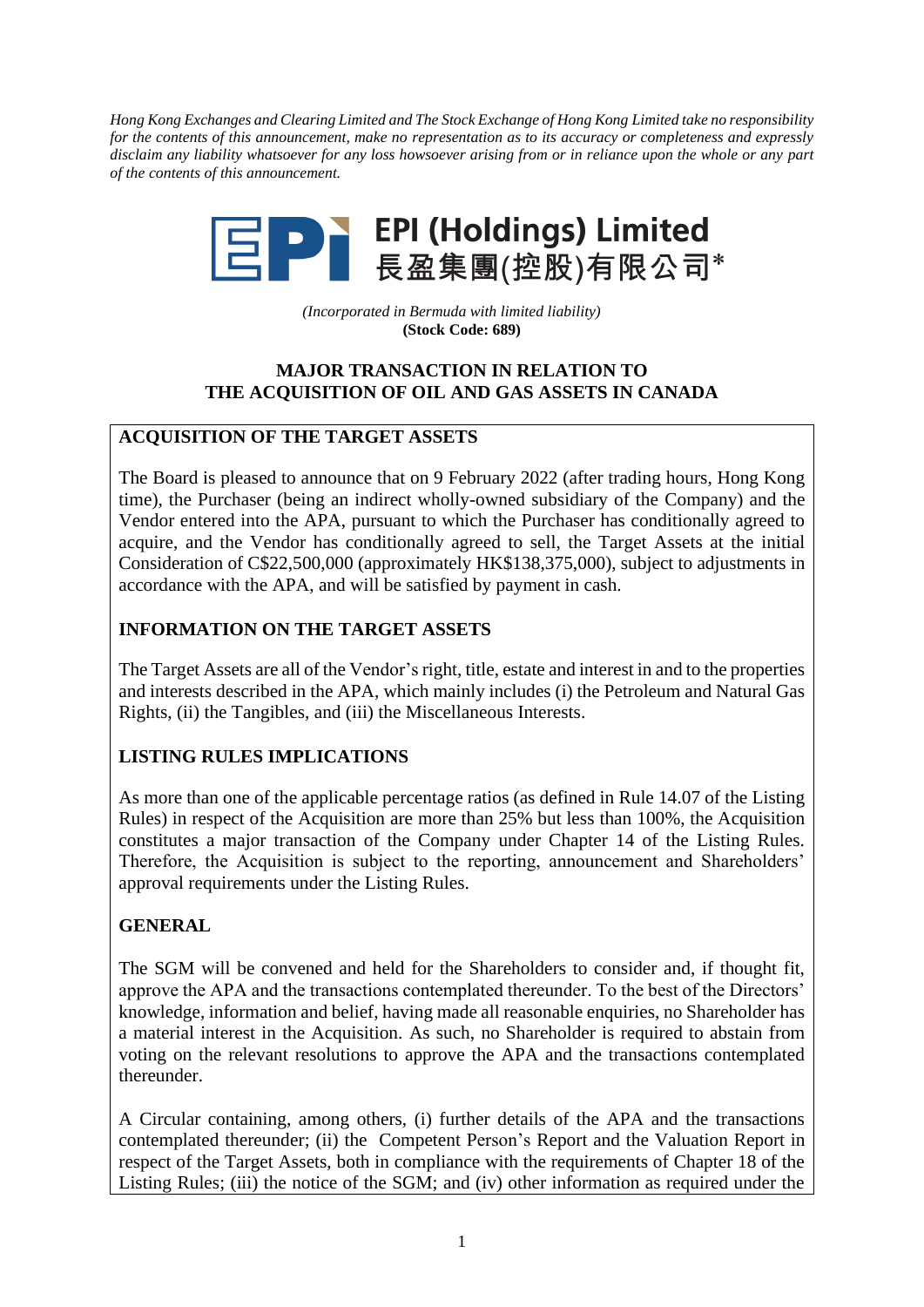Listing Rules, is expected to be despatched to the Shareholders on or before 8 March 2022, as additional time is required by the Company for the preparation of certain information for inclusion in the Circular.

**Shareholders and potential investors should note that the Closing is conditional upon the satisfaction or, if applicable, waiver of the Conditions Precedent set out in the APA. Accordingly, the Acquisition may or may not proceed. Shareholders and potential investors should exercise caution when dealing in the shares of the Company.**

# **1. INTRODUCTION**

Reference is made to the announcements of the Company dated 27 July 2021, 27 October 2021 and 13 December 2021, in relation to, among other things, the possible acquisition of an operating oil field which comprises the petroleum and natural gas rights, the facilities and pipelines, together with all other properties and assets located in Alberta.

The Board is pleased to announce that on 9 February 2022 (after trading hours, Hong Kong time), the Purchaser and the Vendor entered into the APA, pursuant to which the Purchaser has conditionally agreed to acquire, and the Vendor has conditionally agreed to sell, the Target Assets at the initial Consideration of C\$22,500,000 (approximately HK\$138,375,000), subject to adjustments in accordance with the APA, and will be satisfied by payment in cash.

# **2. THE APA**

Set out below are the principal terms of the APA:

# **2.1. Signing date**

9 February 2022 (after trading hours, Hong Kong time)

# **2.2. The Parties**

- (i) Purchaser: EP Resources Corporation (being an indirect wholly-owned subsidiary of the Company)
- (ii) Vendor: RockEast Energy Corp.

To the best of the Directors' knowledge, information and belief having made all reasonable enquiries, the Vendor and its ultimate beneficial owners are Independent Third Parties.

# **2.3. Assets to be acquired**

Pursuant to the APA, the Vendor agreed to sell, assign, transfer and convey to the Purchaser, and the Purchaser agreed to purchase and receive from the Vendor, all of the right, title, estate and interest of the Vendor in and to the Target Assets on the Closing Date, subject to and in accordance with the terms of the APA.

The Target Assets are all of the Vendor's right, title, estate and interest in and to the properties and interests described in the APA, which mainly includes (i) the Petroleum and Natural Gas Rights, (ii) the Tangibles, and (iii) the Miscellaneous Interests.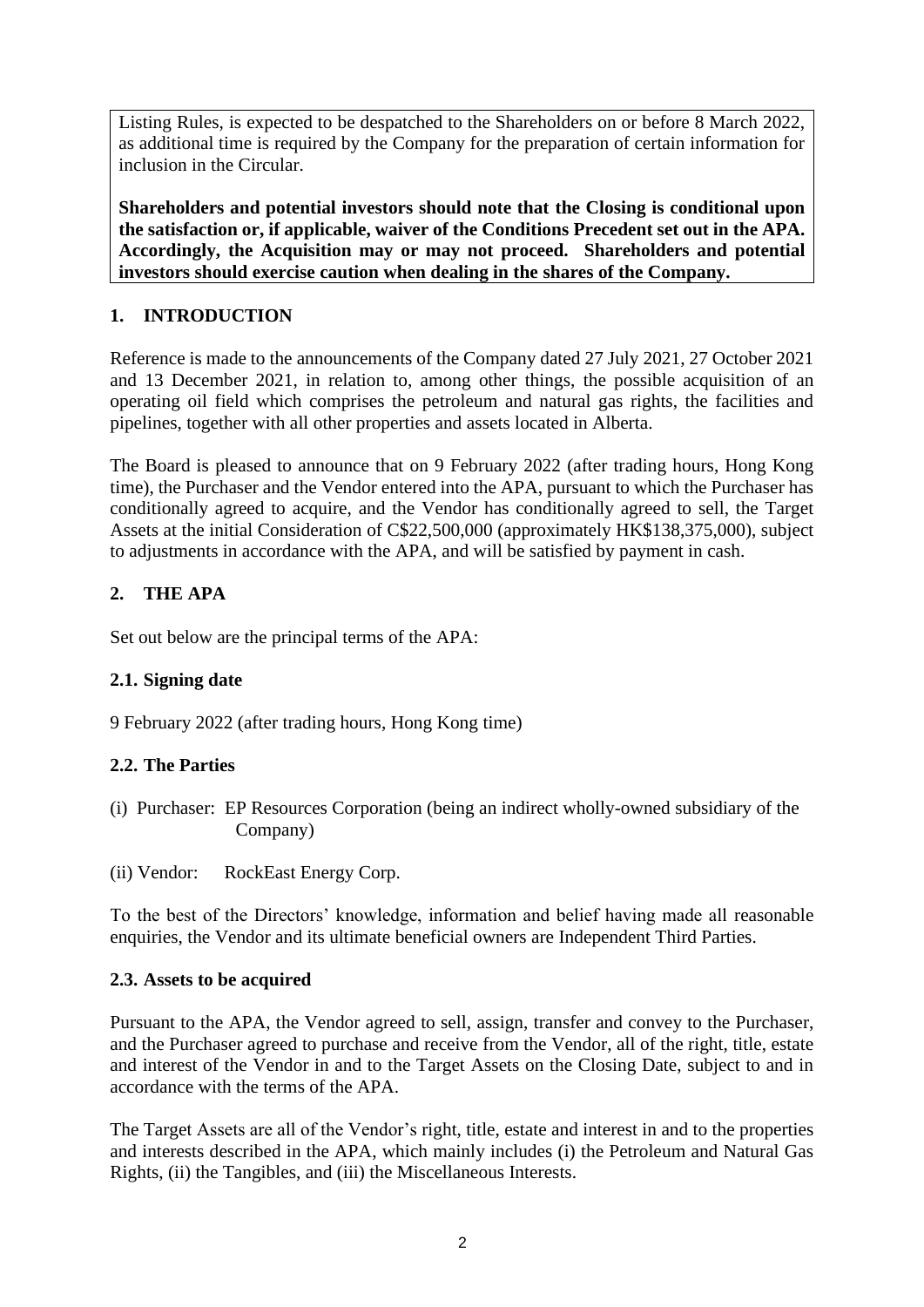The "**Petroleum and Natural Gas Rights**" shall mean all of Vendor's right, title and interest in and to:

- (i) rights in, or rights to explore or drill for and/or to recover, produce, save and market, Petroleum Substances and to the Title and Operating Documents;
- (ii) rights to a share of production of Petroleum Substances therefrom;
- (iii) fee simple interests and other estates in Petroleum Substances in situ;
- (iv) royalty interests, net profit interests and similar interests in Petroleum Substances or the proceeds of the sale of Petroleum Substances or to payments calculated by reference thereto; and
- (v) rights to acquire any of the foregoing in (i), (ii), (iii) and (iv),

but, in each case, only insofar as the foregoing relate to the Lands or any lands pooled or unitized therewith.

The "**Tangibles**" shall mean all of Vendor's right, title and interest in and to the Facilities and Pipelines, and all tangible depreciable property, apparatus, plant, equipment, machinery, field inventory and facilities used or intended for use in, or otherwise useful in exploiting any Petroleum Substances from or within the Lands and located within, upon or in the vicinity of the Lands (or any lands pooled or unitized therewith), including all gas plants, oil batteries, buildings, production equipment, vehicle leases, to the extent assignable, and rolling stock, pipelines, pipeline connections, meters, generators, motors, compressors, treaters, dehydrators, separators, pumps, tanks, boilers, communication equipment, all salvageable equipment pertaining to any Wells and other appurtenances, improvements and facilities.

The "**Miscellaneous Interests**" shall mean all of Vendor's right, title and interest in and to all property and rights that pertain directly to the Petroleum and Natural Gas Rights or the Tangibles (excluding the Petroleum and Natural Gas Rights or the Tangibles themselves), which consist of:

- (i) the Title and Operating Documents and all other contracts and agreements and all rights in relation thereto;
- (ii) all rights to occupy, cross or otherwise use or enjoy the surface of the Lands and any lands pooled or unitized therewith or any other lands (a) upon which the Tangibles are situated, (b) used in connection with the ownership or operation of the Petroleum and Natural Gas Rights, the Tangibles or the Wells, or (c) used to gain access to any of the Lands (or any lands pooled or unitized therewith), the Tangibles or the Wells;
- (iii) the Wells, including the wellbores and casing;
- (iv) Permits;
- (v) all records, files, reports, data, correspondence and other information, relating to the Petroleum and Natural Gas Rights and/or the Tangibles, and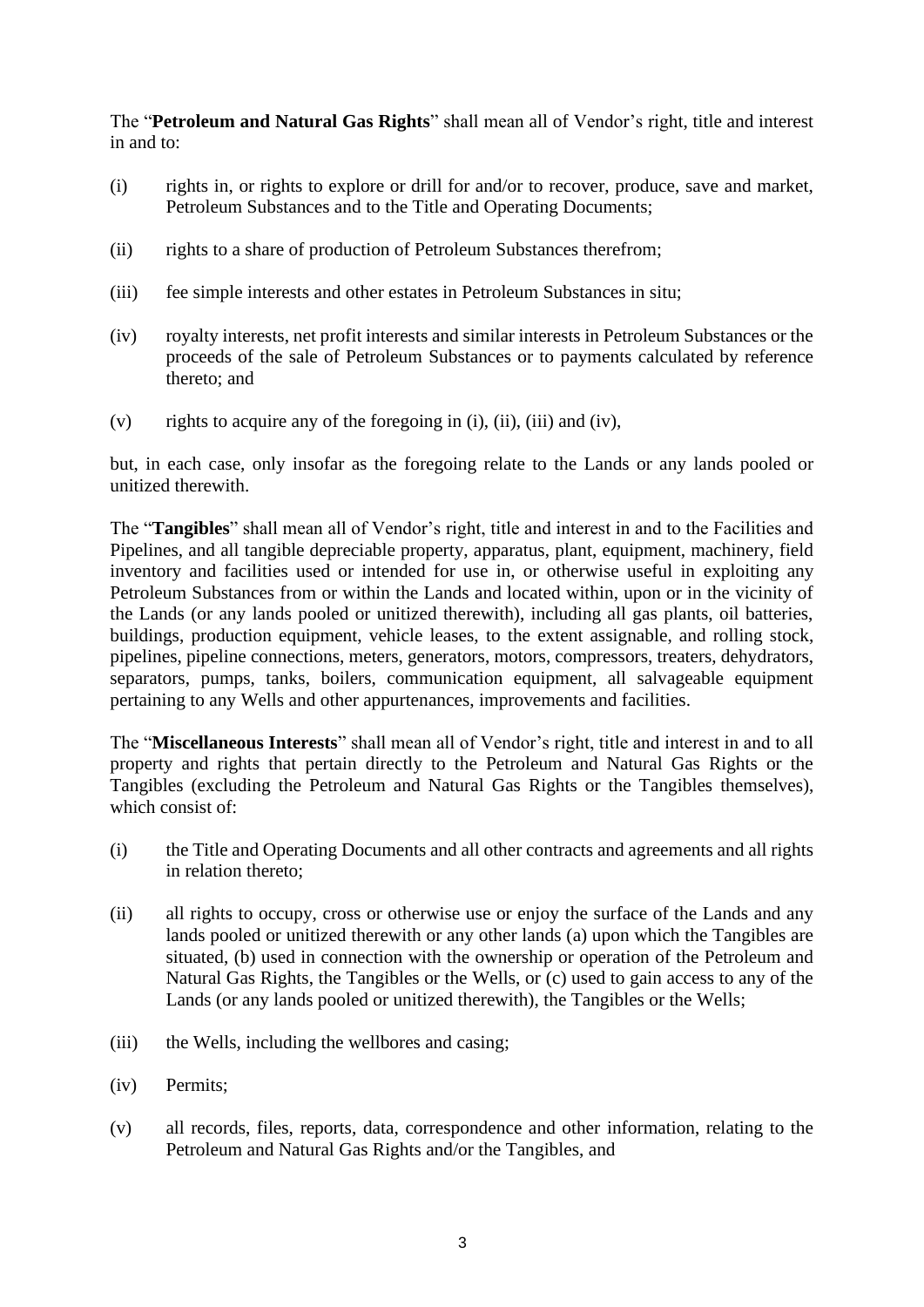(vi) all extensions, renewals, replacements, substitutions or amendments of or to any of the agreements and instruments described in (i), (ii) and (iv) above,

provided however, the Miscellaneous Interests do not include any of the foregoing property or rights to the extent that they (a) include or pertain to any seismic data or rights; (b) include or pertain to the Vendor's proprietary technology, evaluations, forecasts or interpretations; (c) are legal opinions; or (d) are owned or licensed by Independent Third Parties with restrictions that prohibit the sale, transfer or disclosure thereof to the Purchaser; or any deposits or other security related to Permits or any operations or royalties pre-paid by the Vendor that accrue prior to the Closing Date and pertaining to the Target Assets.

## **2.4. Consideration**

The initial Consideration to be paid by the Purchaser to the Vendor for the Target Assets shall be C\$22,500,000 (approximately HK\$138,375,000) (the "**Base Price**"), which was determined based on primarily the preliminary net present value of the Target Assets of approximately C\$62,200,000 (approximately HK\$382,530,000), the estimated capital expenditure to implement the Purchaser's proposed development plan and the reserve volume and quality of the Target Assets, to be paid in cash subject to adjustments in accordance with the APA. The amount to be paid by the Purchaser to the Vendor at Closing shall be determined as follows:

- (i) the Base Price;
- (ii) plus or minus the net amount of adjustments as set out in the Closing Statement (as detailed below);
- (iii) plus GST/HST and other sales taxes, if applicable; and
- (iv) minus the Deposit (as defined below) paid.

### *The Deposit*

Within two (2) Business Days from the signing of the APA, the Purchaser shall pay, or cause to be paid, to the Vendor a sum of C\$2,250,000 (approximately HK\$13,838,000) (the "**Deposit**"), which is equivalent to 10% of the Base Price. Within three (3) Business Days of the occurrence of any one of the following events, the Vendor shall return and pay (or cause to be returned and paid) to the Purchaser, the full Deposit (in C\$) already paid by the Purchaser:

- (i) the Purchaser failing to obtain all consents and approvals required from the Stock Exchange, the SFC (if any), in relation to the Acquisition and the performance of its obligation under the APA, either unconditionally or subject to such conditions to which both the Purchaser and the Vendor shall reasonably accept; or
- (ii) the Shareholders do not pass the necessary resolutions approving the Acquisition contemplated thereunder at the SGM; or
- (iii) the shareholders of the Vendor do not pass the necessary resolutions approving the Acquisition contemplated thereunder either at a special general meeting of the Vendor or by written resolution, at the Vendor's discretion; or
- (iv) the Vendor failing to obtain all necessary approvals, consents and/or waivers from the relevant governmental authorities in Alberta for the transfer of legal and beneficial title and ownership in the Target Assets including but not limited to mineral rights, wells and facilities etc.; or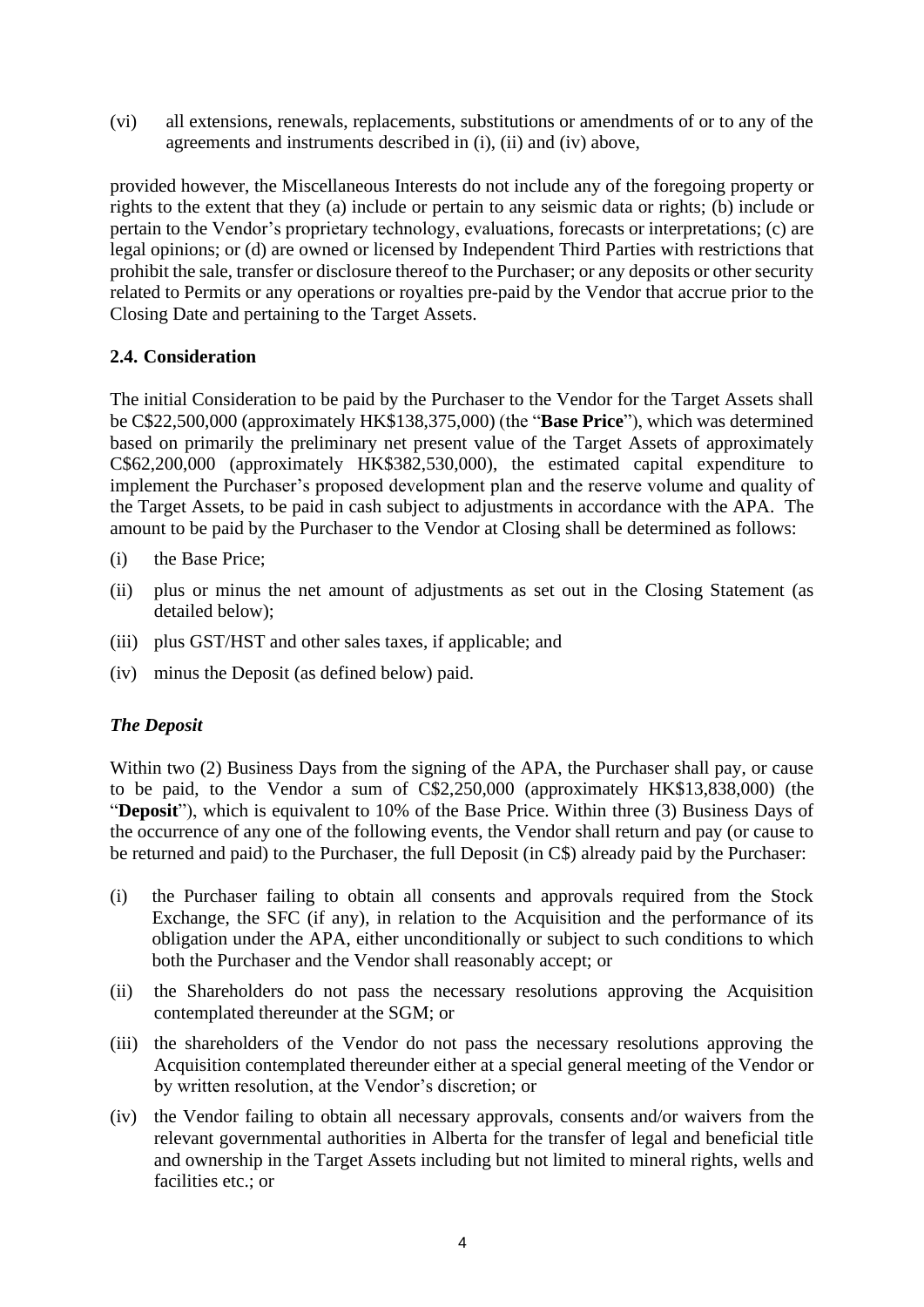- (v) the Purchaser failing to obtain all necessary approvals, consents and/or waivers from the relevant governmental authorities in Alberta for the transfer of legal and beneficial title and ownership in the Target Assets including but not limited to mineral rights, wells, facilities etc.; or
- (vi) if the Closing does not occur on or before the Long Stop Date, unless the Vendor and Purchaser postpone the Closing to such other time and date as may be agreed between them.

### *Payment of the Consideration*

Upon the Purchaser obtaining all consents and approvals required from the Stock Exchange, the SFC (if any), in relation to the Acquisition and the performance of its obligations under the APA, either unconditionally or subject to such conditions to which both the Purchaser and the Vendor shall reasonably accept and upon the conclusion of the SGM being convened by the Purchaser's parent company, the remaining balance of the Consideration shall be deposited in escrow by the Purchaser within two (2) Business Days to the Escrow Agent and such amount shall be held on trust by the Escrow Agent until the Closing Date.

On the Closing Date, the Escrow Agent shall release the remaining balance of the Consideration to the Vendor. If the Closing is unable to take place as a result of the Parties failing to obtain the AER's approval in relation to the LTAs by the Long Stop Date, the Escrow Agent shall return the remaining balance of the Consideration held on trust to the Purchaser within two (2) Business Days from the Long Stop Date, unless the Vendor and Purchaser extend the Long Stop Date to such other time and date as may be agreed between them.

#### *The Closing Statement*

The Vendor shall prepare a statement based on Vendor's good faith estimate of any and all adjustments to be made between the Parties (the "**Closing Statement**") and deliver a copy of such statement, together with reasonable supporting documentation, to Purchaser no later than the second (2nd) Business Day immediately prior to the Closing Date or such other date as may be agreed upon by the Parties.

#### *Basis of the Consideration*

The Consideration (including the applicable adjustments) was determined after arm's length negotiation between the Purchaser and the Vendor on normal commercial terms after taking into account, among other things, the following factors:

- (i) the preliminary net present value of the Target Assets as indicated by Trimble Engineering Associates Ltd, the Competent Person, of approximately C\$62,200,000 (approximately HK\$382,530,000) as at 31 December 2021. Further information on the detailed basis and methodology of the valuation will be disclosed in the Valuation Report to be contained in the Circular;
- (ii) the estimated capital expenditure to implement the Company's proposed development plan on the drilling of new wells to increase oil production, workovers on producing wells to enhance oil production, upgrading and maintenance works on non-producing wells to resume oil production, and the infrastructure and facilities to optimize the field operation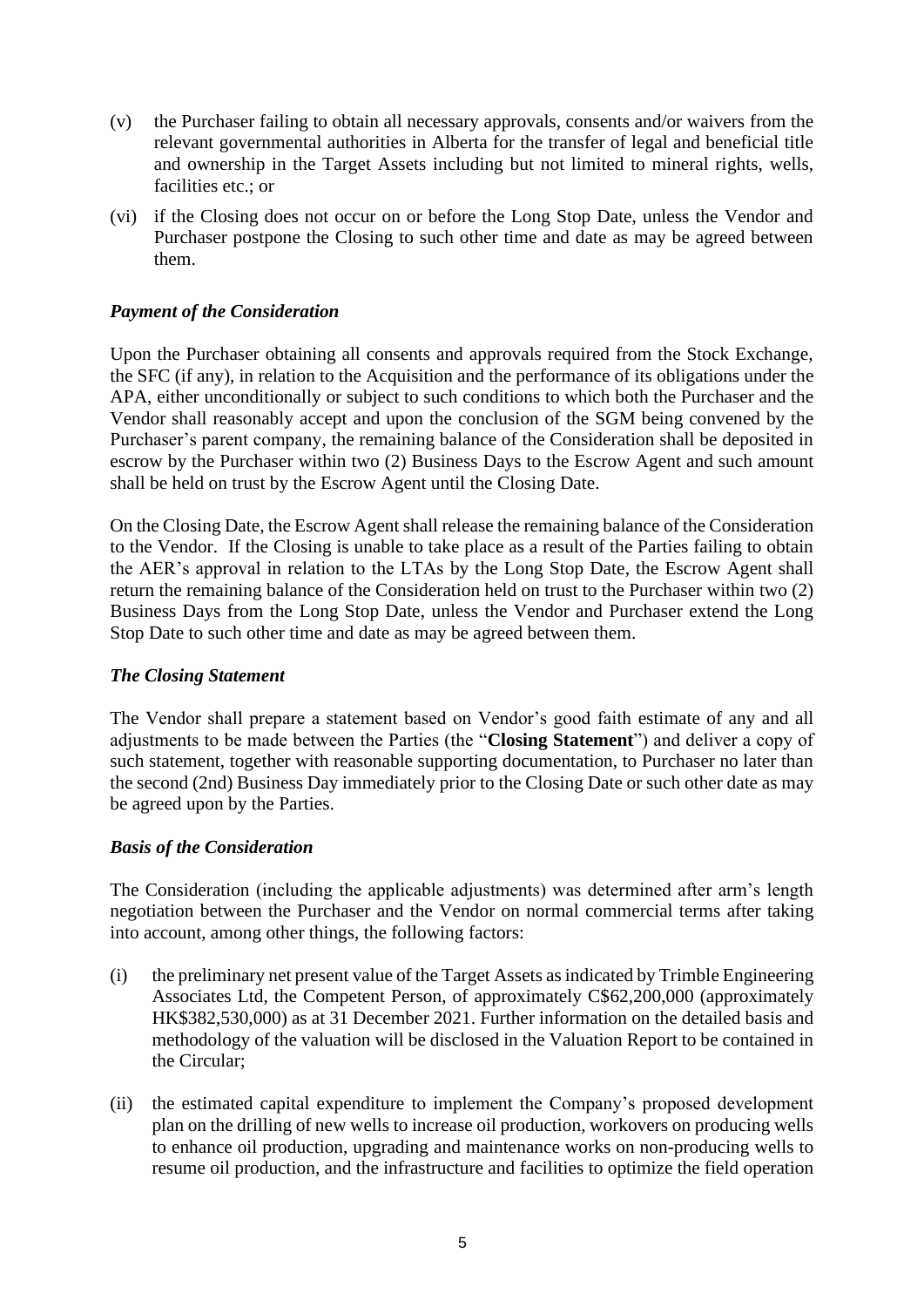of the Target Assets as set out in more details in the Competent Person's Report to be contained in the Circular; and

(iii) the reserve volume and quality of the Target Assets.

In view of the above, the Directors consider that the Consideration (including the applicable adjustments) is fair and reasonable and on normal commercial terms and the entering into of the APA is in the interests of the Company and the Shareholders as a whole. The payment by the Purchaser under the APA (including payment of the Consideration and any actual upward adjustment thereto (if applicable)) will be fully satisfied by the Group's internal resources; the Group has no intention/plan to carry out any equity fund raising for settlement of the Consideration.

### **2.5. Conditions Precedent**

The Acquisition is conditional upon satisfaction or waiver of the following conditions:

- (i) the Purchaser being satisfied in all respects with the results of its due diligence into the Target Assets;
- (ii) the representations and warranties of the Vendor set forth in the APA shall be true and correct in all material respects, and all obligations and covenants as specified in the APA shall have been performed or complied with in all material respects;
- (iii) the representations and warranties of the Purchaser set forth in the APA shall be true and correct in all material respects, and all obligations and covenants as specified in the APA shall have been performed or complied with in all material respects;
- (iv) the Target Assets shall have suffered no material adverse effect as specified in the APA;
- (v) the Purchaser shall have taken all steps as are necessary for the Purchaser to be able to, and to be eligible under applicable law to, receive and be specifically conveyed the Target Assets;
- (vi) the Vendor shall have taken all steps as are necessary to assist the Purchaser with assembling and preparing all materials required to submit the applicable Wells, Facilities and Pipelines license transfer application to the AER;
- (vii) the Vendor shall have delivered to the Purchaser an undertaking stating that it shall obtain all discharges, releases or no interest letters of any security held by any third party encumbering the Vendor's interest in and to the Target Assets or any part or portion thereof, within thirty (30) days of receipt of AER's approval in relation to the LTAs as set forth in clause (x) below which shall be in a form satisfactory to the Purchaser;
- (viii) the Purchaser shall have obtained all consents and approvals required in relation to the Acquisition and the performance of its obligation under the APA (including the consents and approvals required from the Stock Exchange, the SFC (if any) and the Shareholders);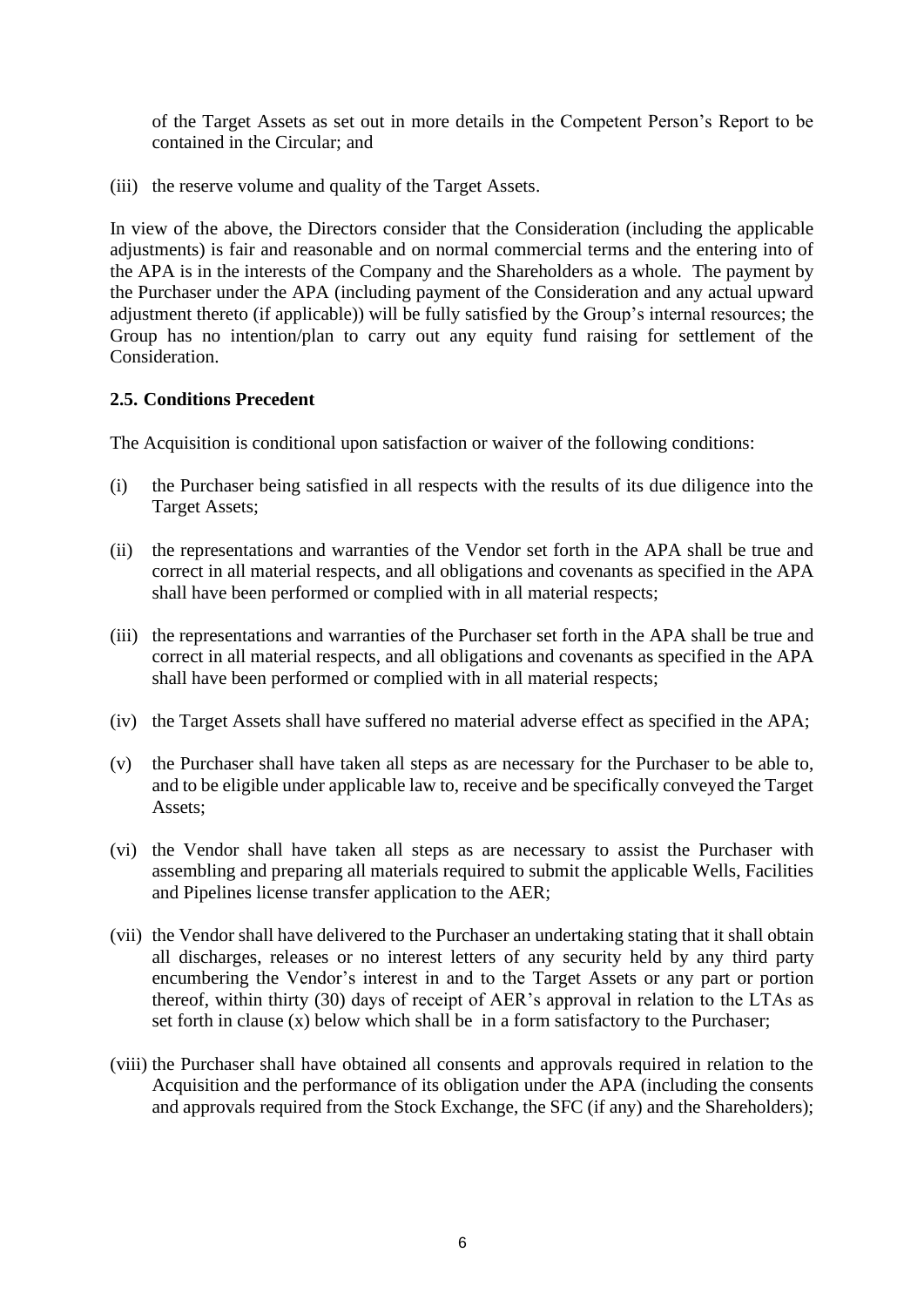- (ix) the shareholders of Vendor shall have passed the necessary resolutions approving the Acquisition and the transactions contemplated thereunder either at a special general meeting of the Vendor or by written resolution, at the Vendor's discretion;
- (x) the approval from the AER in respect of the LTAs having been duly obtained;
- (xi) the Purchaser shall have obtained the clearance in respect of the Investment Canada Act for an investment by a non-Canadian to acquire assets in Canada used in carrying on a business;
- (xii) the Vendor shall have obtained and produced to the Purchaser the written consent to the Acquisition, if any, of each third party whose consent is required under the terms of the APA and any other agreements and documents to which the Target Assets are subject and which are customarily obtained prior to closing in oil and gas transactions in Canada; and
- (xiii) no governmental authority shall have issued an order, decree or ruling or taken any other action restraining, enjoining or otherwise prohibiting the completion of the Acquisition which has not been vacated or dismissed.

The Purchaser may waive the Conditions Precedent referred to in paragraphs (i), (ii) and (iv) above at any time on or before the Long Stop Date by notice to the Vendor while the Vendor may waive the Conditions Precedent referred to in paragraphs (iii) and (v) above at any time on or before the Long Stop Date by notice to the Purchaser. Save as aforesaid, none of the other Conditions Precedent above is capable of being waived.

If any of the aforementioned conditions has not been satisfied or waived by the Purchaser or the Vendor (as the case may be) at or before the Long Stop Date to the extent permitted under the applicable law, the Parties may terminate the APA by written notice to the other party (unless the Vendor and Purchaser extend the Long Stop Date to such other time and date as maybe agreed between them). Following such termination of the APA by either party, the Parties shall be released and discharged from all liabilities and obligations under the APA and the further performance of any duties or obligations under the APA.

### **2.6. License Transfer Applications**

Within two (2) Business Days from the conclusion of the SGM (if the Acquisition and the transactions contemplated thereunder have been approved by the Shareholders), the Parties shall submit the LTAs to the AER for approval, and the Purchaser shall accept such LTAs. The Parties shall cooperate and make all commercially reasonable efforts to facilitate the approvals of the LTAs.

### **2.7. Closing**

Subject to the Conditions Precedent being satisfied or waived (as the case may be), Closing shall take place within two (2) Business Days from the date of the approval from the AER in respect of the LTAs having been duly obtained, provided that all of the Conditions Precedent are satisfied and/or waived.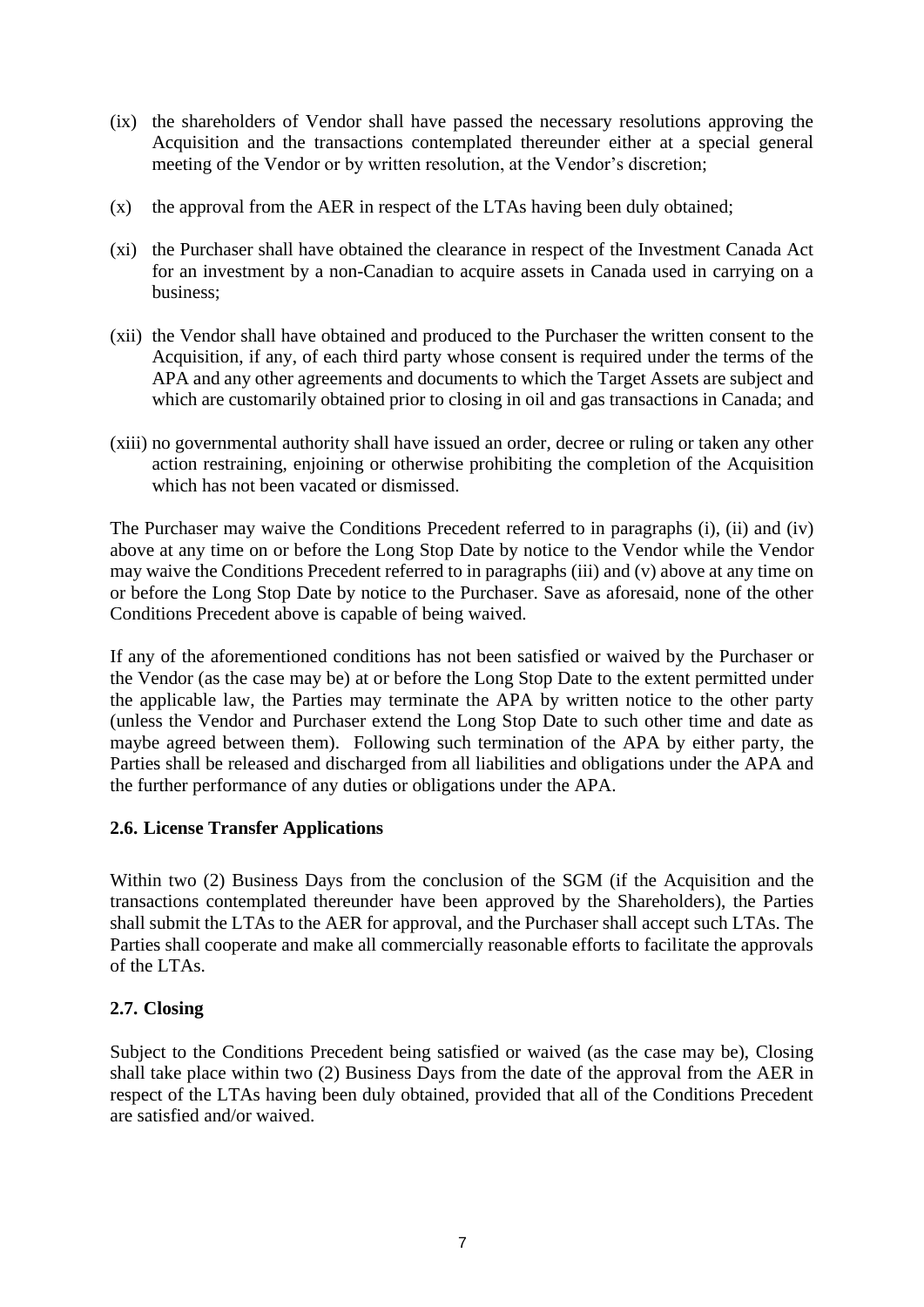## **3. INFORMATION ON THE TARGET ASSETS**

#### **3.1. Reserves of the Target Assets**

The Target Assets are located in Alberta, including lands with a total area of approximately  $35.2 \text{ km}^2$  in the Windy Lake region of Alberta. Based on the latest reserve report prepared by Trimble Engineering Associates Ltd, a qualified professional in Canada engaged by the Company, the Target Assets have net proved plus probable reserves of about 3.7 mmboe as of 31 December 2021 with a net present value of approximately C\$62,200,000 (approximately HK\$382,530,000).

The Vendor acquired and has been operating the Target Assets since 2018. Based on the information provided by the Vendor, there are currently 32 oil wells in production, and 30 oil wells are temporarily closed for various reasons including pending upgrading and maintenance works for resumption of production. The 32 producing wells of the Target Assets have an average remaining reserve life of more than 10 years. During the years ended 31 December 2019, 2020 and the ten months ended 31 October 2021, the gross production attributable to the Target Assets was approximately 494 boe/d, 491 boe/d and 484 boe/d, respectively. In 2021, drilling works of three new wells and one new well were completed in July 2021 and November 2021, respectively, and re-perforation work of two wells were completed in January 2021. The Company expects that the oil production of the Target Assets will increase to approximately 640 boe/d starting from January 2022 when all new wells drilled in 2021 are in production.

The Circular including, among other things, a report on the reserves of the Target Assets, prepared by the Competent Person qualified under Chapter 18 of the Listing Rules engaged by the Company, will be despatched to the Shareholders. Such report will be prepared in accordance with the requirements of Chapter 18 of the Listing Rules. Shareholders and potential investors should note that the estimate of the reserves of the Target Assets as set out in such report may differ from those referred to above, and should therefore exercise caution in relying on the information referred to above.

### **3.2. Financial information relating to the Target Assets**

The summary of the key financial information of the Target Assets derived from the unaudited financial information for the Target Assets for the two years ended 31 December 2020 and for the ten months ended 31 October 2021 provided by the Vendor, prepared in accordance with the IFRSs, are as follows:

|                                              | For the year<br>ended | ended<br>31 December 2019 31 December 2020 | For the year For the ten months<br>ended<br><b>31 October 2021</b> |
|----------------------------------------------|-----------------------|--------------------------------------------|--------------------------------------------------------------------|
|                                              |                       |                                            |                                                                    |
|                                              | (000)                 | (000)                                      | (000)                                                              |
| Revenue attributable to the Target<br>Assets | C\$9,620              | C\$6,605                                   | C\$9,818                                                           |
|                                              | (approximately)       | (approximately                             | (approximately)                                                    |
|                                              | HK\$59,163)           | HK\$40,621)                                | HK\$60,381)                                                        |
| Net income attributable to the               | C\$2,550              | C\$64                                      | C\$4,237                                                           |
| Target Assets before taxation                | (approximately)       | (approximately                             | (approximately                                                     |
|                                              | HK\$15,683)           | HK\$394)                                   | HK\$26,058)                                                        |

*Note: The net income attributable to the Target Assets after taxation is not applicable for this case.*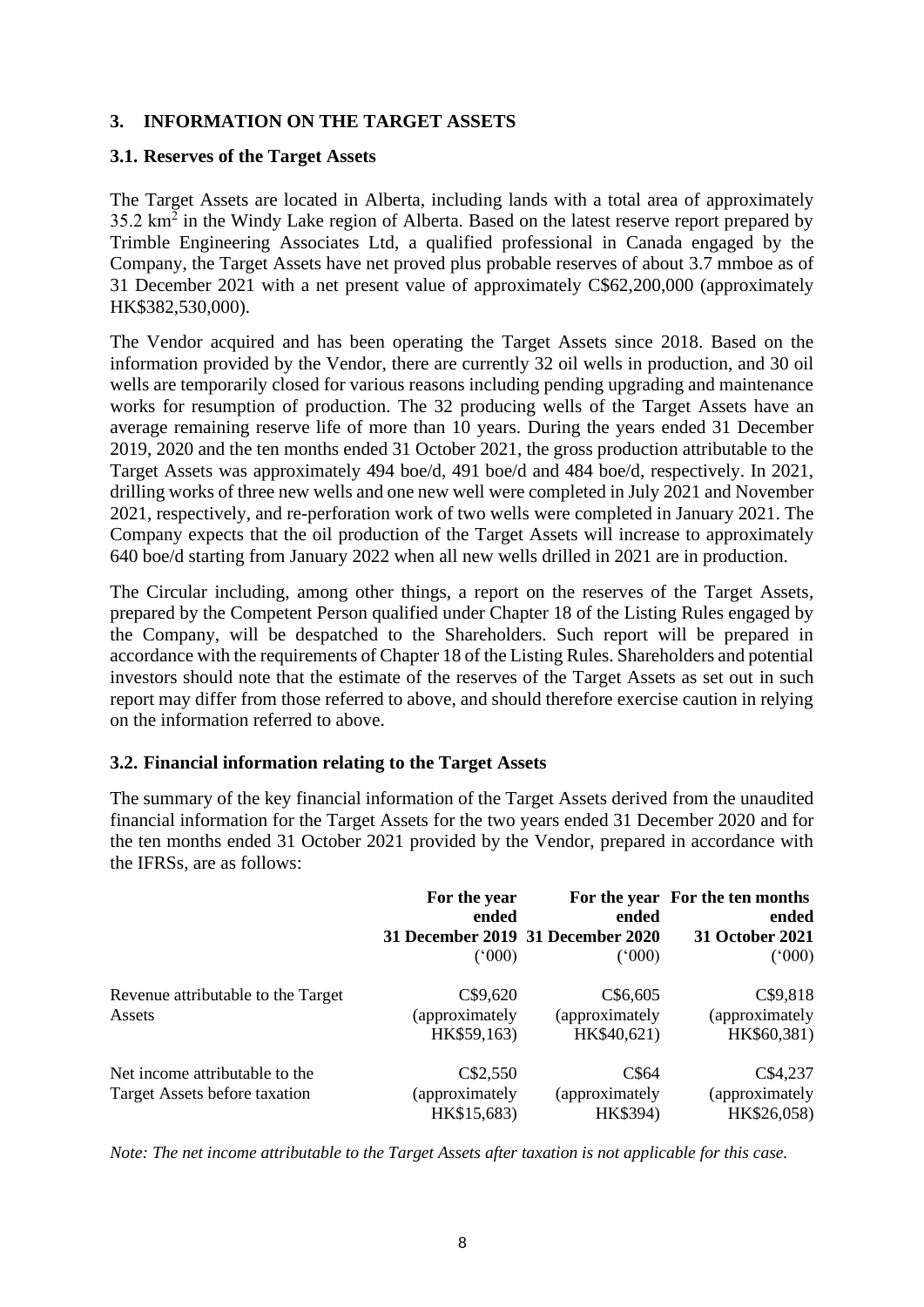As at 31 October 2021, the book value of the Target Assets amounted to approximately C\$22,635,000 (approximately HK\$139,205,000). Based on the preliminary valuation prepared by Trimble Engineering Associates Ltd, the Competent Person, the net present value of the Target Assets was approximately C\$62,200,000 (approximately HK\$382,530,000) as at 31 December 2021.

The Company will prepare and disclose the profit and loss statement on the identifiable net income stream of the Target Assets and the pro forma financial information of the enlarged group prepared in accordance with the Company's accounting policies under the HKFRS in the Circular as required under the Listing Rules.

### **4. REASONS FOR AND BENEFITS OF THE ACQUISITION**

The Group is principally engaged in the business of petroleum exploration and production, solar energy, money lending and investment in securities. Having considered the Group's past experience in the petroleum operation in Argentina and with the view of continuing its petroleum exploration and production business, the Group considers the Acquisition a valuable and attractive investment opportunity to continue and expand its petroleum business. As mentioned in the annual report of the Company for the year ended 31 December 2020, the Group has been actively exploring investment opportunities in natural resources exploration and production, including an oilfield project in Canada.

The Directors regard Canada as one of the ideal geographical locations for developing petroleum exploration and production business because it not only possesses stable political environment with established oil regulations and industrial policies, but also implements an open and transparent PNG Licence and Crown Lease bidding process, comprehensive infrastructure network, world class safety and environmental standards, as well as favourable investment conditions in the oil sector.

The Directors (including the independent non-executive Directors) believe that the Acquisition, if materializes, will be a valuable and attractive opportunity to effectively facilitate the development of the Group's petroleum exploration and production business, as the Group, upon completion of the Acquisition, will immediately be entitled to the oil production and cash flow generated from the 32 producing wells of the Target Assets. Moreover, it is expected that the contributions from the Target Assets to the Group in terms of revenue and EBITDA will continue to grow according to the Group's current four-year development plan in respect of the Target Assets. Under the current development plan, up to 2025, the Group intends to invest in total of approximately C\$30,200,000 (approximately HK\$185,730,000) (which is expected to be financed by the internal generated cashflow from the Target Assets) in (i) upgrading and maintenance works on 8 non-producing wells to resume their oil production; (ii) workovers on 5 producing wells to enhance their oil production; (iii) drilling works on 49 new wells to increase the overall oil production; and (iv) infrastructure and facilities to optimize the field operation of the Target Assets.

The Directors expect that the Acquisition will allow the Group to widen its global footprint and develop a more diversified and balanced energy business portfolio, comprising petroleum exploration and production as well as solar energy businesses, and will present the Group with favourable long term prospects, which is in line with the Group's sustainable corporate strategy to broaden its income stream with the goal of achieving stable, long-term and attractive returns for the Shareholders.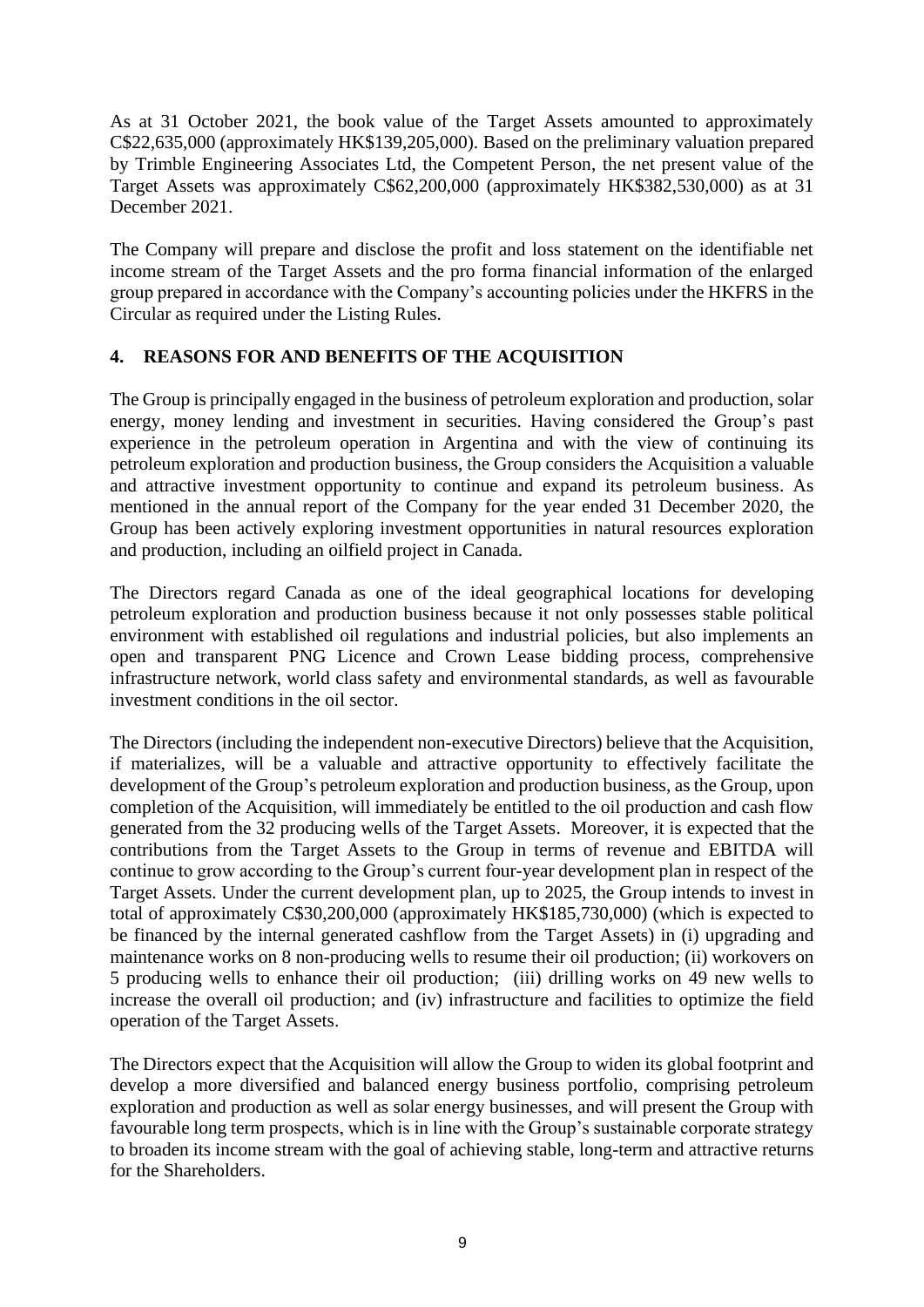The Directors (including the independent non-executive Directors) considered that the Acquisition, which has been entered into after arm's length negotiation between the Parties, forms part of the existing ordinary and usual course of business of the Group and is on normal commercial terms, which are fair and reasonable and in the interests of the Company and the Shareholders as a whole.

# **5. INFORMATION ON THE PARTIES**

## **5.1. Information on the Group and the Purchaser**

The Group is principally engaged in the business of petroleum exploration and production, solar energy, money lending and investment in securities. The Purchaser is an investment holding company incorporated in Alberta with limited liability and is an indirect wholly-owned subsidiary of the Company.

## **5.2. Information on the Vendor**

The Vendor is principally engaged in upstream operations in the exploration, development and production of crude oil and gas in Alberta.

As informed by the Vendor, the Vendor is currently owned as to (i) approximately 29.95% by Useful Light Group Ltd, which is an indirect wholly-owned subsidiary of Silk Road Logistics Holdings Limited, a company listed on the Main Board of the Stock Exchange (Stock Code: 988); (ii) approximately 16.96% by 1328392 BC Ltd, which is wholly owned by Mr. Ningyuan Chen; (iii) approximately 12.74% by GPN Investment Inc.; and (iv) in aggregate approximately 40.35% by other 35 shareholders consisting of 8 corporations and 27 individuals.

### **6. THE LISTING RULES IMPLICATIONS**

As more than one of the applicable percentage ratios (as defined in Rule 14.07 of the Listing Rules) in respect of the Acquisition are more than 25% but less than 100%, the Acquisition constitutes a major transaction of the Company under Chapter 14 of the Listing Rules. Therefore, the Acquisition is subject to the reporting, announcement and Shareholders' approval requirements under the Listing Rules.

# **7. GENERAL**

The SGM will be convened and held for the Shareholders to consider and, if thought fit, approve the APA and the transactions contemplated thereunder. To the best of the Directors' knowledge, information and belief, having made all reasonable enquiries, no Shareholder is required to abstain from voting on the relevant resolutions to approve the APA and the transactions contemplated thereunder.

The Circular containing, among others, (i) further details of the APA and the transactions contemplated thereunder; (ii) the Competent Person's Report and the Valuation Report in respect of the Target Assets, both in compliance with the requirements of Chapter 18 of the Listing Rules; (iii) the notice of the SGM; and (iv) other information as required under the Listing Rules, is expected to be despatched to the Shareholders on or before 8 March 2022, as additional time is required by the Company for the preparation of certain information for inclusion in the Circular.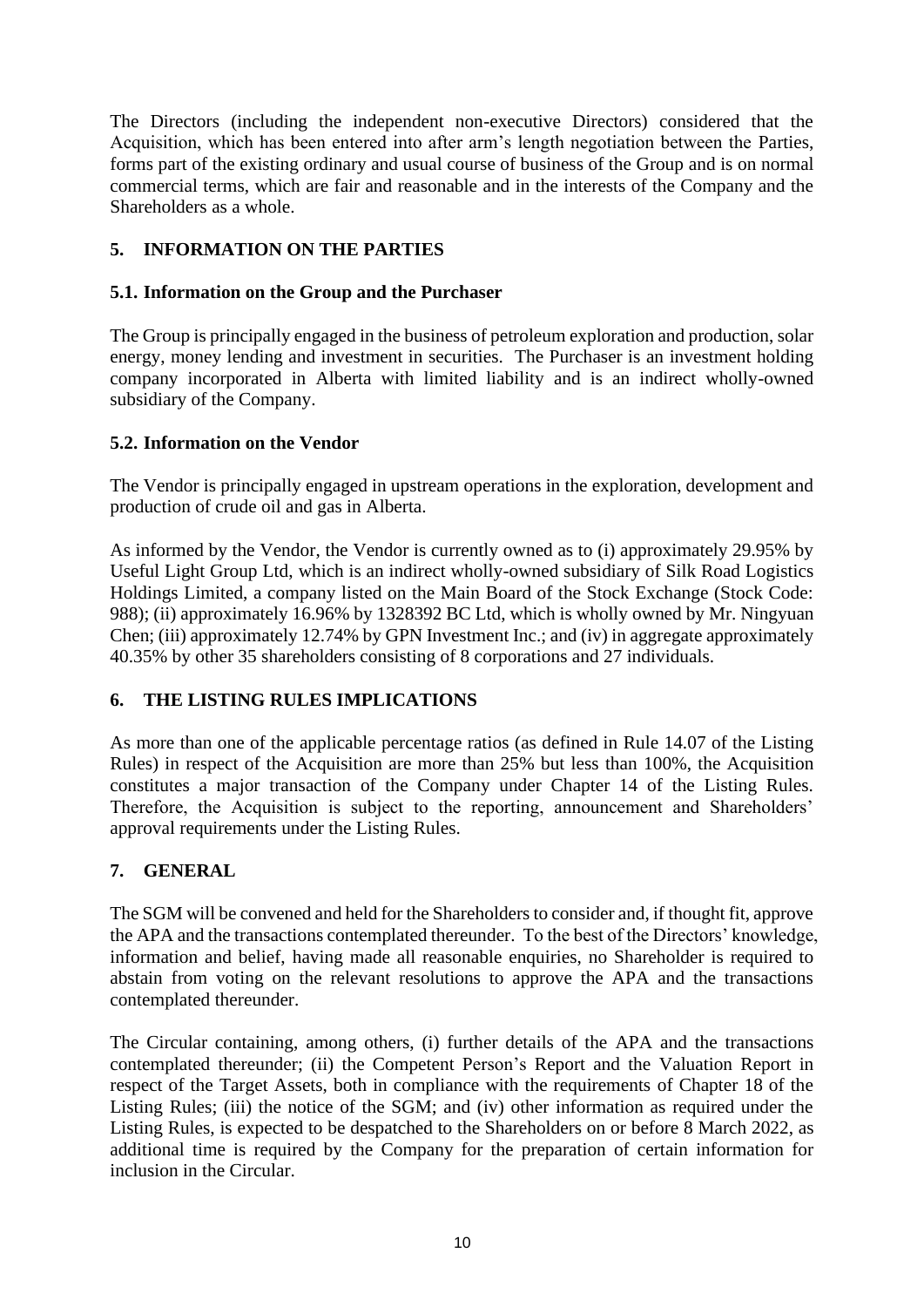**Shareholders and potential investors should note that the Closing is conditional upon the satisfaction or, if applicable, waiver of the Conditions Precedent set out in the APA. Accordingly, the Acquisition may or may not proceed. Shareholders and potential investors should exercise caution when dealing in the shares of the Company.**

#### **DEFINITIONS**

In this announcement, the following expressions shall have the following meanings, unless the context requires otherwise:

| "Acquisition"  | the proposed acquisition of the Target Assets from the Vendor<br>by the Purchaser, on behalf of the Company, pursuant to the<br>terms and conditions of the APA                                                                                                                                                                                                                                                                |
|----------------|--------------------------------------------------------------------------------------------------------------------------------------------------------------------------------------------------------------------------------------------------------------------------------------------------------------------------------------------------------------------------------------------------------------------------------|
| "AER"          | Alberta Energy Regulator                                                                                                                                                                                                                                                                                                                                                                                                       |
| "Alberta"      | Alberta Province in Canada                                                                                                                                                                                                                                                                                                                                                                                                     |
| "APA"          | the asset purchase and sale agreement entered into by the<br>Purchaser and the Vendor on 9 February 2022, Hong Kong<br>time, in respect of the Acquisition                                                                                                                                                                                                                                                                     |
| "Board"        | the Board of the Directors                                                                                                                                                                                                                                                                                                                                                                                                     |
| "boe/d"        | barrels of oil equivalent per day                                                                                                                                                                                                                                                                                                                                                                                              |
| "Business Day" | a day (other than a Saturday, Sunday or a statutory holiday in<br>Calgary, Alberta and Hong Kong) on which banks are open<br>generally to conduct commercial business in Calgary, Alberta<br>and Hong Kong                                                                                                                                                                                                                     |
| " $CS$ "       | Canadian dollars, the lawful currency of Canada                                                                                                                                                                                                                                                                                                                                                                                |
| "Circular"     | the circular containing (i) further details of the APA and the<br>transactions contemplated thereunder; (ii) the Competent<br>Person's Report and the Valuation Report in respect of the<br>Target Assets, both in compliance with the requirements of<br>Chapter 18 of the Listing Rules; (iii) the notice of SGM; and<br>(iv) other information as required under the Listing Rules, to<br>be despatched to the Shareholders |
| "Closing"      | the completion of the Acquisition                                                                                                                                                                                                                                                                                                                                                                                              |
| "Closing Date" | the date of Closing which shall be within two (2) Business<br>Days from the date of the approval from the AER in respect<br>of the LTAs having been duly obtained, provided that all of<br>the Conditions Precedent are satisfied and/or waived                                                                                                                                                                                |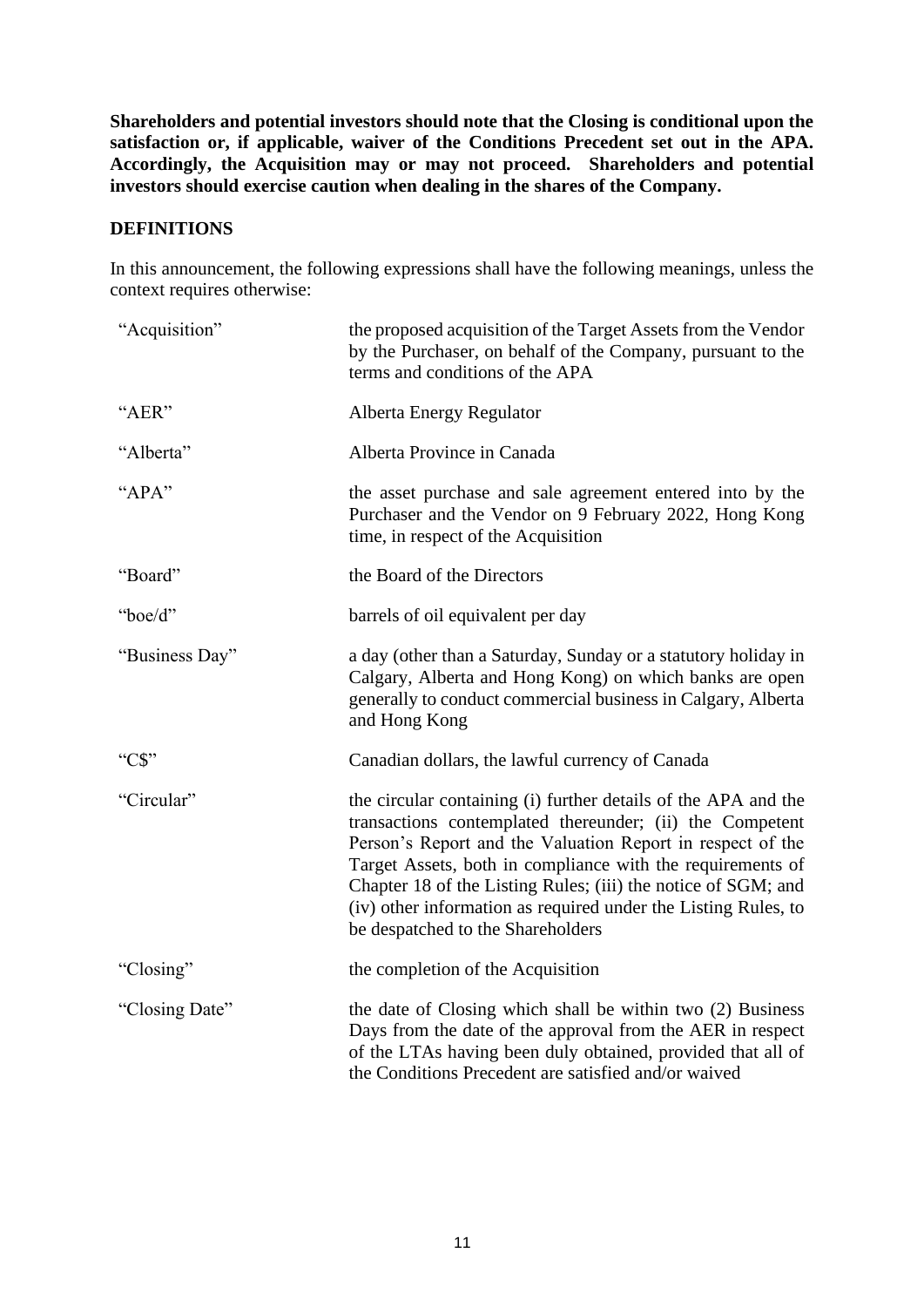| "Company"                      | EPI (Holdings) Limited, a company incorporated in Bermuda<br>with limited liability, the issued Shares of which are listed on<br>the Main Board of the Stock Exchange (Stock Code: 689)                               |
|--------------------------------|-----------------------------------------------------------------------------------------------------------------------------------------------------------------------------------------------------------------------|
| "Competent Person"             | has the meaning ascribed to it under the Listing Rules                                                                                                                                                                |
| "Competent Person's<br>Report" | the competent person's report to be issued by Trimble<br>Engineering Associates Ltd, in compliance with the<br>requirements of Chapter 18 of the Listing Rules                                                        |
| "Conditions Precedent"         | conditions to obligations of the Purchaser and the Vendor to<br>complete the Acquisition                                                                                                                              |
| "Consideration"                | consideration of<br>C\$22,500,000<br>(approximately)<br>the<br>HK\$138,375,000), subject to adjustments as set forth in the<br>APA, payable by the Purchaser to the Vendor for the<br>Acquisition pursuant to the APA |
| "Crown Lease"                  | a lease of rights to crude oil or natural gas or both, issued by<br>the Government of Alberta pursuant to applicable legislations                                                                                     |
| "Director(s)"                  | the director(s) of the Company                                                                                                                                                                                        |
| "EBITDA"                       | earnings before interest, taxes, depreciation and amortization                                                                                                                                                        |
| "Escrow Agent"                 | McLeod Law LLP mutually appointed by the Parties to act as<br>an escrow agent for the purposes of the Acquisition                                                                                                     |
| "Facilities and Pipelines"     | plant, machinery, equipment, facilities, pipelines and other<br>tangible depreciable property and assets used primarily in<br>connection with the ownership or operation of the Target<br>Assets                      |
| "Group"                        | the Company and its subsidiaries                                                                                                                                                                                      |
| "GST/HST"                      | the goods and services tax and harmonized sales tax payable<br>under the Excise Tax Act (Canada) or under any provincial<br>legislation in Canada imposing a similar value added or multi-<br>staged tax              |
| " $HKS$ "                      | Hong Kong dollars, the lawful currency of Hong Kong                                                                                                                                                                   |
| "HKFRS"                        | Hong Kong Financial Reporting Standards issued by the<br>Hong Kong Institute of Certified Public Accountants                                                                                                          |
| "Hong Kong"                    | The Hong Kong Special Administrative Region of the<br>People's Republic of China                                                                                                                                      |
| "IFRSs"                        | International Financial Reporting Standards issued by the<br><b>International Accounting Standards Board</b>                                                                                                          |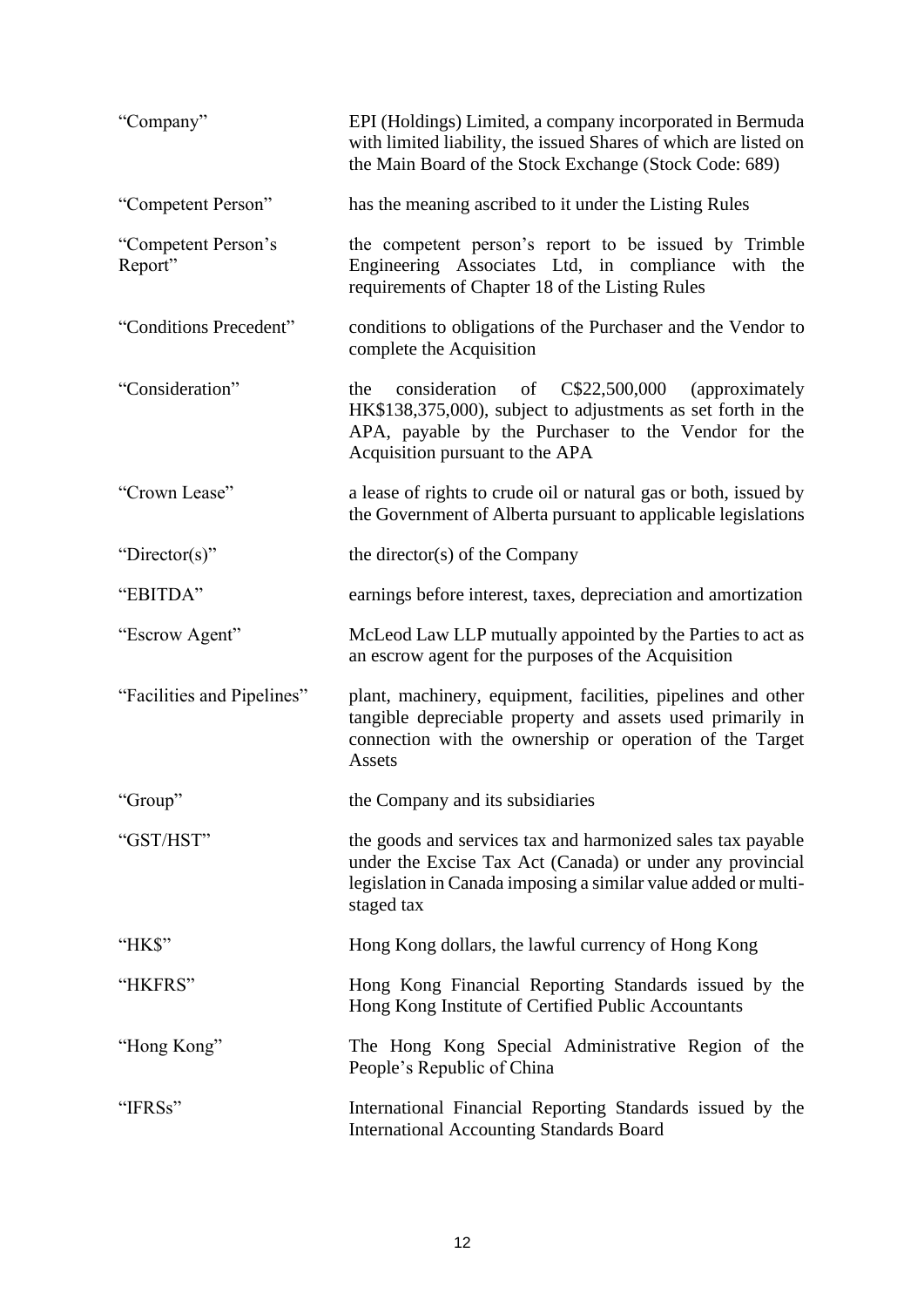| "Independent Third<br>Party(ies)" | person(s) who or company(ies) together with its/their ultimate<br>beneficial owner(s) which, to the best of the Directors'<br>knowledge, information and belief having made all<br>reasonable enquiries, is/are third party(ies) independent of the<br>Company and its connected person(s) in accordance with the<br><b>Listing Rules</b>      |
|-----------------------------------|------------------------------------------------------------------------------------------------------------------------------------------------------------------------------------------------------------------------------------------------------------------------------------------------------------------------------------------------|
| "Lands"                           | all lands within the area outlined in red on the map attached<br>to the APA, including the lands identified in the schedule of<br>the APA and, to the extent Vendor has any interest therein,<br>including the Petroleum Substances within, upon or under<br>those identified lands                                                            |
| "Listing Rules"                   | the Rules Governing the Listing of Securities on the Stock<br>Exchange, as amended, supplemented or as otherwise<br>modified from time to time                                                                                                                                                                                                 |
| "Long Stop Date"                  | the latest of 30 September 2022, Canadian time and any other<br>Business Day as the Vendor and the Purchaser may agree                                                                                                                                                                                                                         |
| "LTAs"                            | the applicable Wells, Facilities and Pipelines license transfer<br>applications                                                                                                                                                                                                                                                                |
| "mmboe"                           | million barrels of oil equivalent                                                                                                                                                                                                                                                                                                              |
| "Parties"                         | the Purchaser and the Vendor                                                                                                                                                                                                                                                                                                                   |
| "Permits"                         | all licences (including well and facility licences), permits,<br>approvals and authorizations granted or issued by any<br>governmental authorities and relating to the construction,<br>installation, ownership, use or operation of the Target Assets,<br>including all applications and pending applications                                 |
| "Petroleum Substances"            | crude oil, crude bitumen and products derived therefrom,<br>synthetic crude oil, petroleum, natural gas, natural gas liquids<br>and all other related hydrocarbons and all other substances<br>related to any of the foregoing, whether liquid, solid or<br>gaseous, and whether hydrocarbons or not, including sulphur<br>and coalbed methane |
| "PNG Licence"                     | a petroleum and natural gas licence pursuant to which the<br>Crown (Her Majesty in right of Alberta) grants the holder the<br>right to explore for and recover petroleum or natural gas<br>resources, or both, pursuant to applicable legislations in<br>Canada                                                                                |
| "Purchaser"                       | EP Resources Corporation, a company incorporated in<br>Alberta with limited liability and an indirect wholly-owned<br>subsidiary of the Company                                                                                                                                                                                                |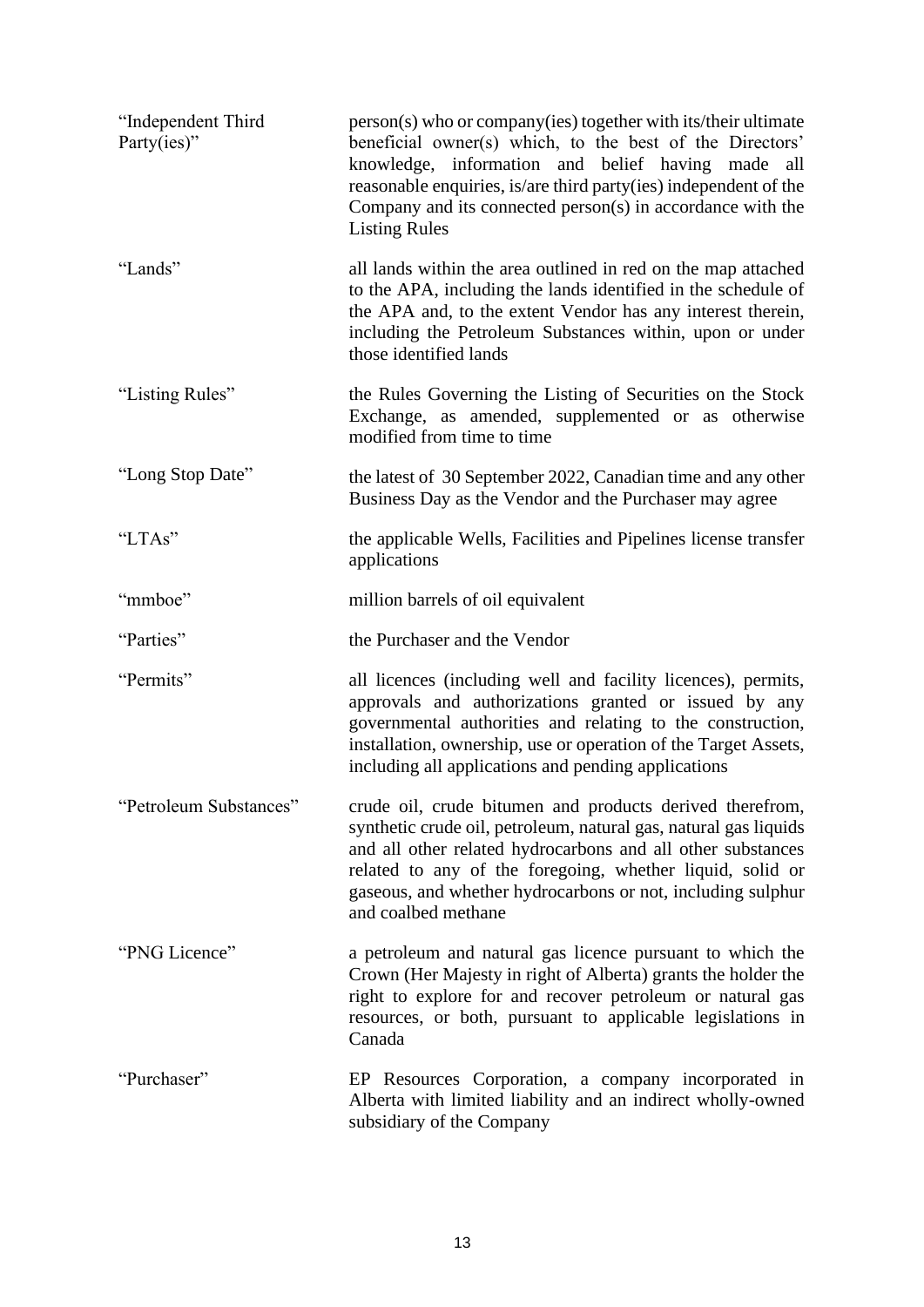| "SFC"                               | the Securities and Futures Commission of Hong Kong                                                                                                                                                                                                                                                                                                                                                                                                                                                                                                                                                                                                                                                                                                                                                                                                                                                                                                                                                                                                                                                                                                                                                                                                                                                                                                                                                                        |
|-------------------------------------|---------------------------------------------------------------------------------------------------------------------------------------------------------------------------------------------------------------------------------------------------------------------------------------------------------------------------------------------------------------------------------------------------------------------------------------------------------------------------------------------------------------------------------------------------------------------------------------------------------------------------------------------------------------------------------------------------------------------------------------------------------------------------------------------------------------------------------------------------------------------------------------------------------------------------------------------------------------------------------------------------------------------------------------------------------------------------------------------------------------------------------------------------------------------------------------------------------------------------------------------------------------------------------------------------------------------------------------------------------------------------------------------------------------------------|
| "SGM"                               | a special general meeting of the Company to be convened and<br>held for the Shareholders, to consider and, if thought fit,<br>approve, among others, the Acquisition and the transactions<br>contemplated thereunder                                                                                                                                                                                                                                                                                                                                                                                                                                                                                                                                                                                                                                                                                                                                                                                                                                                                                                                                                                                                                                                                                                                                                                                                      |
| "Share(s)"                          | the ordinary share(s) of $HK$0.01$ each in the share capital of<br>the Company                                                                                                                                                                                                                                                                                                                                                                                                                                                                                                                                                                                                                                                                                                                                                                                                                                                                                                                                                                                                                                                                                                                                                                                                                                                                                                                                            |
| "Shareholder(s)"                    | the holder(s) of the Shares                                                                                                                                                                                                                                                                                                                                                                                                                                                                                                                                                                                                                                                                                                                                                                                                                                                                                                                                                                                                                                                                                                                                                                                                                                                                                                                                                                                               |
| "Stock Exchange"                    | The Stock Exchange of Hong Kong Limited                                                                                                                                                                                                                                                                                                                                                                                                                                                                                                                                                                                                                                                                                                                                                                                                                                                                                                                                                                                                                                                                                                                                                                                                                                                                                                                                                                                   |
| "Target Assets"                     | all of the Vendor's right, title, estate and interest in and to the<br>properties and interests described in the APA, which mainly<br>includes (i) the Petroleum and Natural Gas Rights, (ii) the<br>Tangibles, and (iii) the Miscellaneous Interests                                                                                                                                                                                                                                                                                                                                                                                                                                                                                                                                                                                                                                                                                                                                                                                                                                                                                                                                                                                                                                                                                                                                                                     |
| "Title and Operating"<br>Documents" | (i) all leases, subleases, permits and licences (and any<br>replacements, renewals or extensions thereof or leases or<br>other instruments derived therefrom) pertaining to the Lands<br>by virtue of which the holder thereof is granted certain rights<br>with respect to Petroleum Substances within, upon or under<br>the Lands or any lands pooled or unitized therewith (including<br>the right to explore for, drill for, produce, take use or market<br>Petroleum Substances), or by virtue of which the holder<br>thereof is deemed to be entitled to a share of Petroleum<br>Substances removed from the Lands or any lands pooled or<br>unitized therewith; (ii) agreements relating to the acquisition,<br>ownership, operation or exploitation of the Petroleum and<br>Natural Gas Rights, Tangibles or the Wells and any other<br>documents and agreements granting, reserving or otherwise<br>conferring rights to (a) explore for, drill for, produce, take use<br>or market Petroleum Substances; (b) share in the production<br>of Petroleum Substances; (c) share in the proceeds from, or<br>measured or calculated by reference to the value or quantity<br>of, Petroleum Substances; and (d) rights to acquire any of the<br>rights described in (a) to (c) of this definition; but only if the<br>foregoing pertain in whole or in part to Petroleum Substances<br>within, upon or under the Lands |
| "Wells"                             | all wells which have been, are or may be used in connection<br>with the Petroleum and Natural Gas Rights, including without<br>limitation all wells located in or under the Lands                                                                                                                                                                                                                                                                                                                                                                                                                                                                                                                                                                                                                                                                                                                                                                                                                                                                                                                                                                                                                                                                                                                                                                                                                                         |
| "Valuation Report"                  | the valuation report to be issued by Trimble Engineering<br>Associates Ltd on the Target Assets, in compliance with the<br>requirements of Chapter 18 of the Listing Rules                                                                                                                                                                                                                                                                                                                                                                                                                                                                                                                                                                                                                                                                                                                                                                                                                                                                                                                                                                                                                                                                                                                                                                                                                                                |